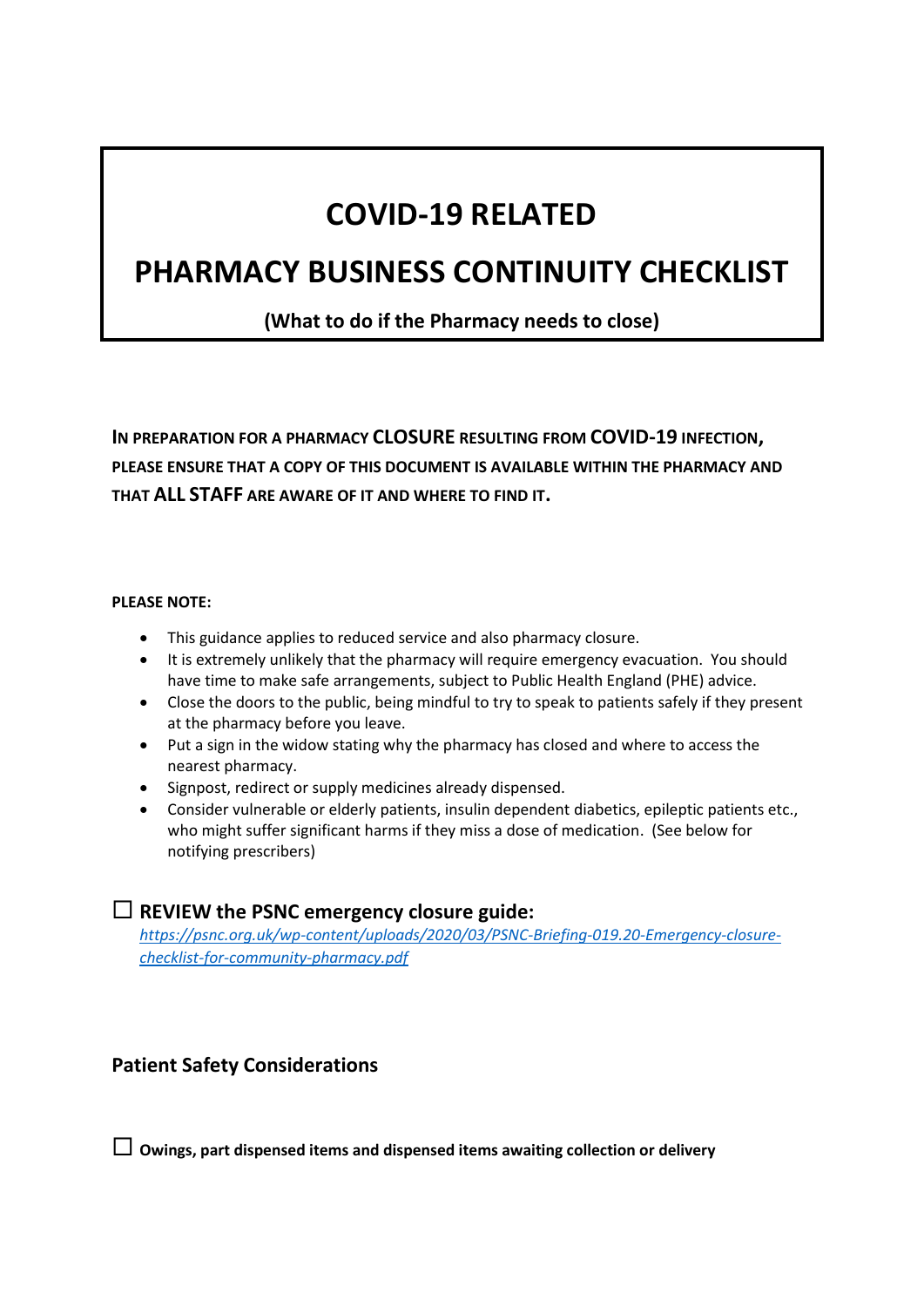- $\Box$  Can they be completed and safely delivered? If sent out for delivery, ensure that any medicines can be returned to the pharmacy if the patient is not available.
- $\Box$  For medicines not supplied, create a list for each GP which includes the names and address of each patient and medicines retained by the pharmacy.
- $\Box$  Check the fridge and Controlled Drugs cabinet for any items
- $\Box$  Contact the surgeries to advise of the closure and the specific patient issues. Using your NHS.mail account, email that list to the surgery **or** otherwise arrange safe delivery to the surgery if possible, without infection risk

# **EPS scripts**

- $\Box$  Make attempts to return scripts to Spine if possible
- $\Box$  Notify practices of the list of patients where EPS cannot be returned and advise that the patient may require a duplicate script
- $\Box$  Be clear that the pharmacy will be closed due to COVID and that the surgery should not send the duplicate script by EPS to your pharmacy. This may require the practice to issue a Green paper copy FP10
- $\Box$  Switch off EPS automatic downloads for your pharmacy or ask your system provider to switch it off

#### **Substance misuse prescriptions**

- $\Box$  Attempt to notify each patient directly if possible
- $\Box$  Notify the local substance misuse service provider that prepares and supplies the prescriptions
- $\Box$  Provide each patient's details, the supplies made against the current prescription and the number of outstanding supplies for that script.
- $\Box$  Please indicate when the patient is due to collect next
- $\Box$  Advise where the patient should collect from in the meantime, if known

## **Closure or Reduced service delivery**

- $\Box$  Use of PPE and infection control
- $\Box$  NOTIFY the Commissioner NHSE/I as soon as practicable. Inform your situation and requirements. Local discussions and resolutions.
	- $\Box$  You email includes a contact number for all further contact as normal Pharmacy line may not be the appropriate route to contact the branch if closed
	- $\Box$  Operational impact and any mitigating actions, including:
	- $\Box$  Compliance with Infection Prevention and Control guidance
	- $\Box$  Report to CCG or NHSE/I Regional Incident Coordination Centre: [england.eprrnw@nhs.net](mailto:england.eprrnw@nhs.net)
	- $\Box$  Inform local prescribers / stakeholders and inform them of steps taken to mitigate risk and support patients.
	- $\Box$  Process for reinstating full services when safe to do so
- $\Box$  Update Directory of Service (DoS) or notify local DoS lead. Update NHS Website only if closing permanently or for greater than 24-hours
- $\Box$  Ensure patient facing communications are in place and advise on how to access services and/or of a closure e.g. pharmacy website, posters, voicemail.
- $\Box$  Ensure all pharmacy staff contact details are up to date and available to managers
- $\Box$  Have a nominated and a backup contact for staff who are contacted by 'Test and Trace'